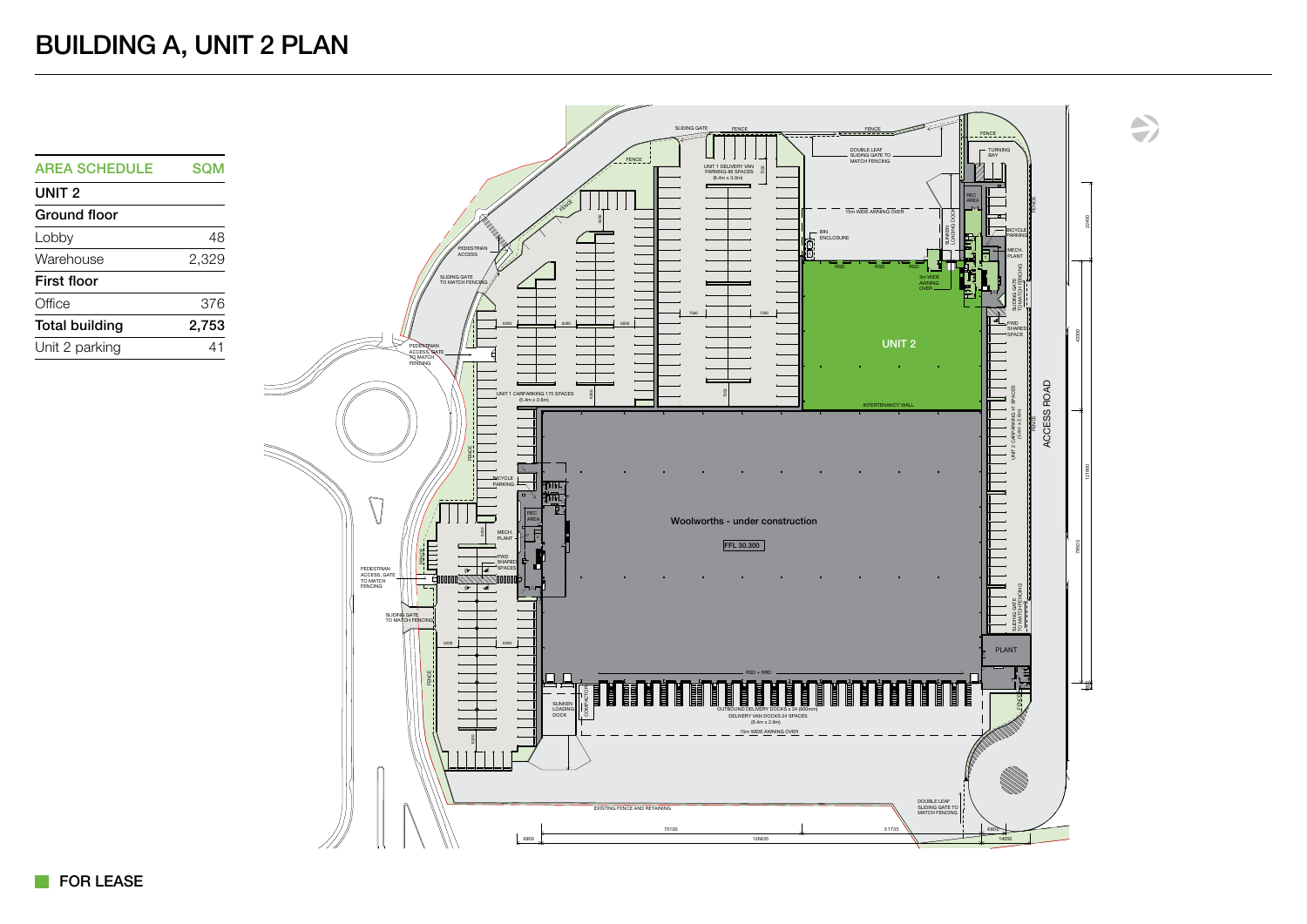## BUILDING A, UNIT 2 PLAN